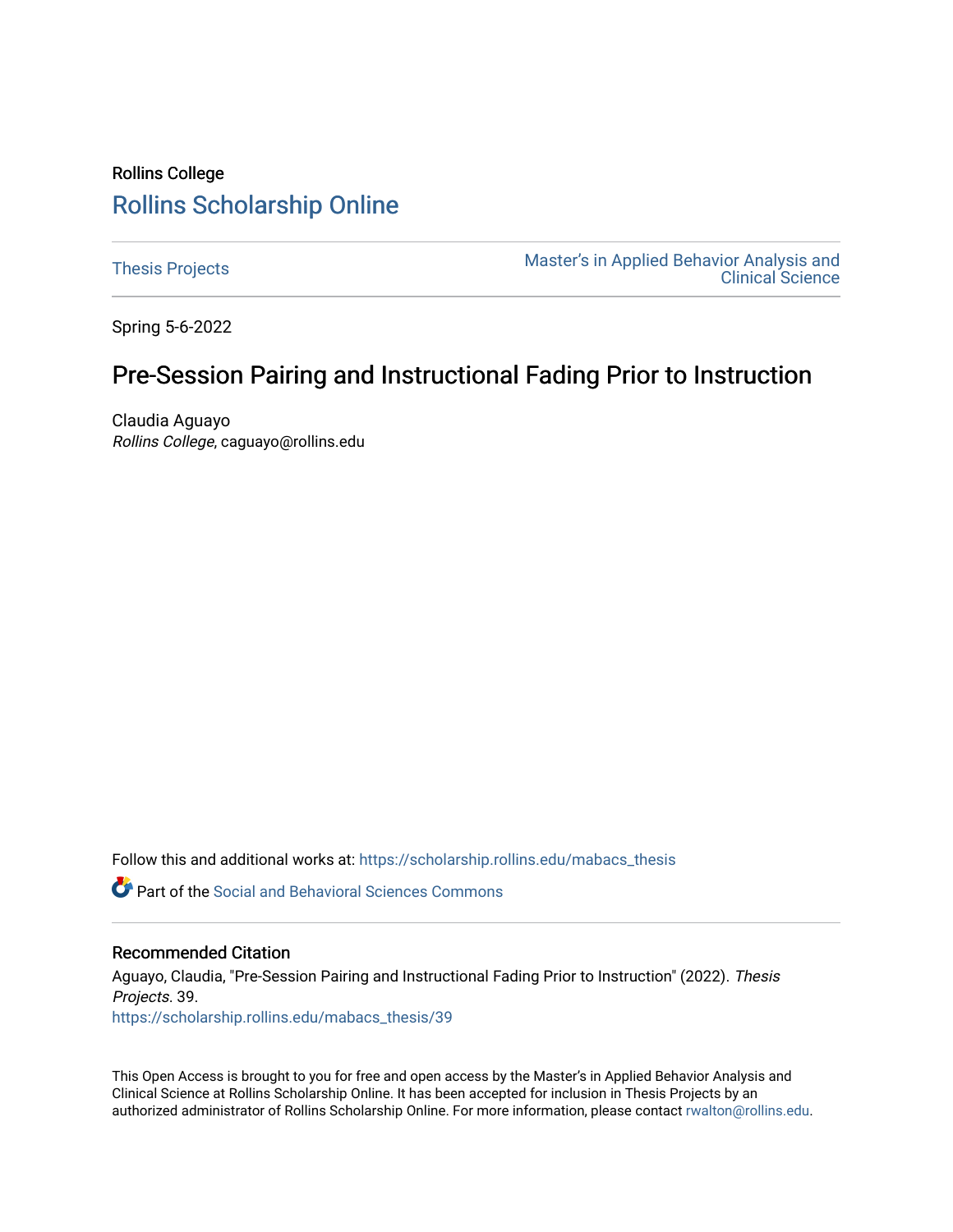## **Pre-Session Pairing and Instructional Fading Prior to Instruction**

A Thesis by **Claudia M. Aguayo**

Submitted to the Faculty of the Department of Health Professions at Rollins College in Partial Fulfillment of the Requirements for the Degree of

MASTER OF ARTS IN APPLIED BEHAVIOR ANALYSIS AND CLINICAL SCIENCE

April 2022 Winter Park, FL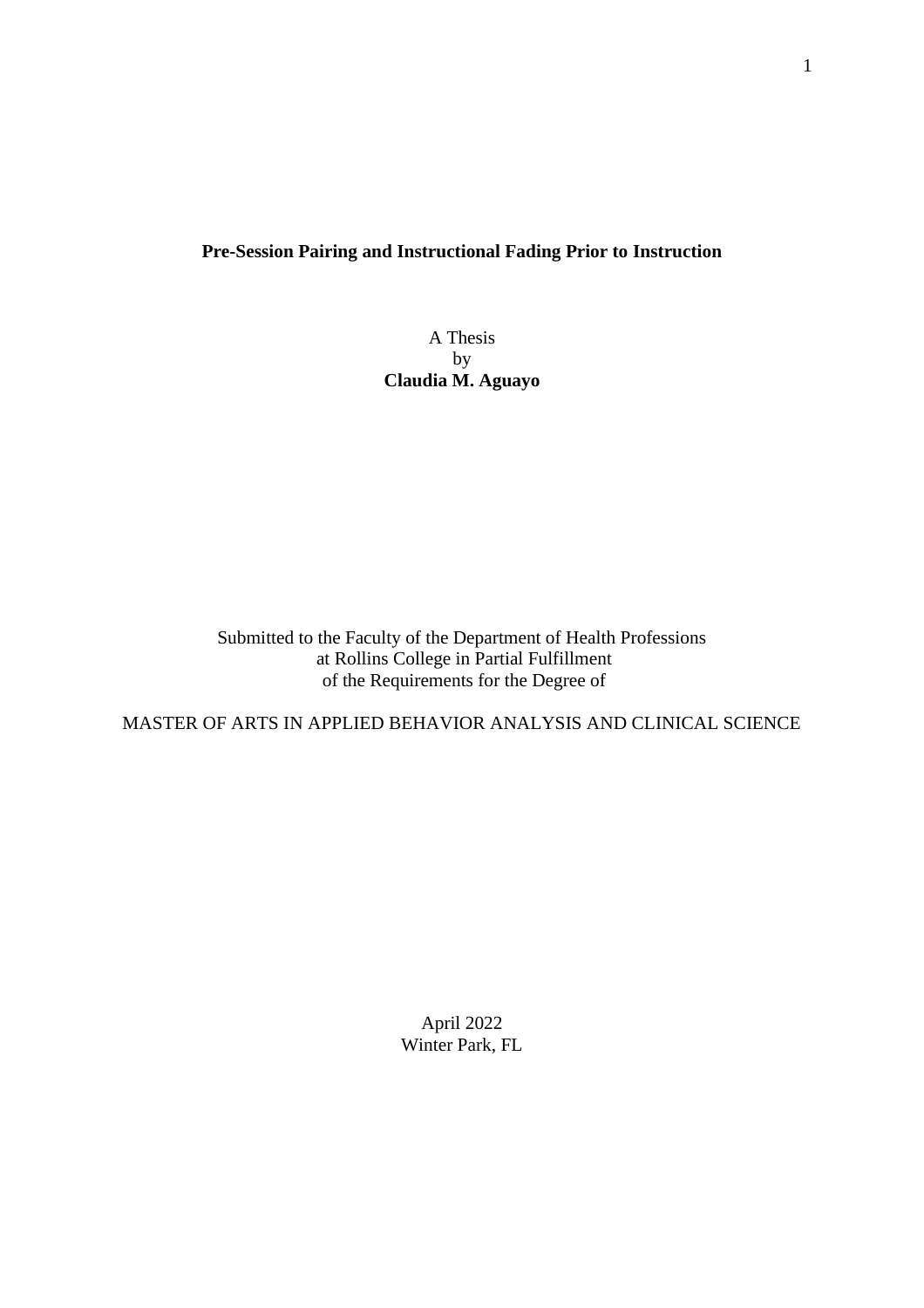© 2022

Claudia Aguayo

All Rights Reserved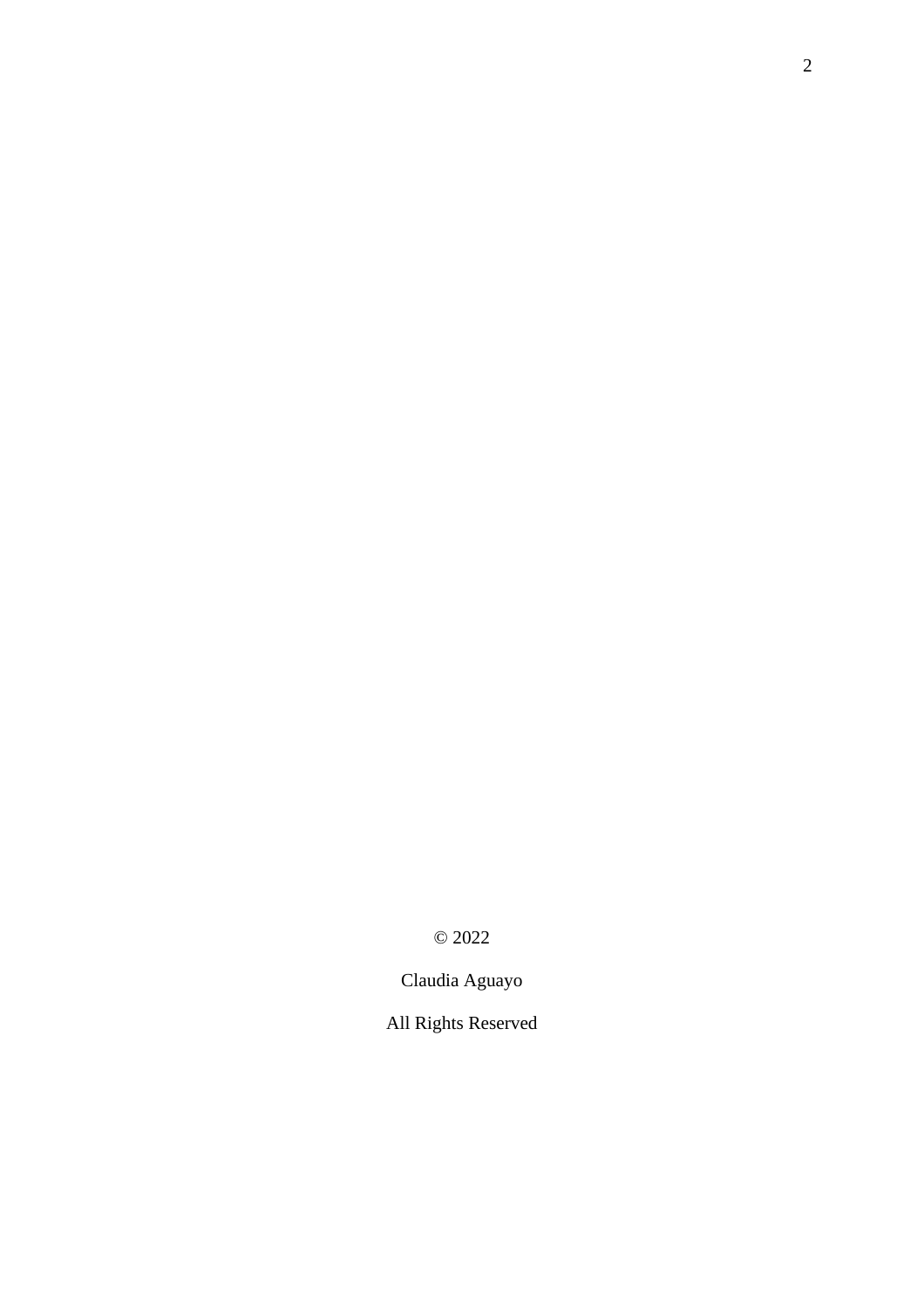## **Acknowledgements**

First and foremost, I'd like to thank my parents for providing me with the means to join the ABACS program. Not only did they provide me with the financial resources, but they have supported me with continuous encouragement and love.

I express my sincere gratitude towards my ABACS cohort: Jade Grimes, Rachael Commodario, Rebecca Mischuck, and Caroline Phan. In addition, I would like to thank my professors: Dr. Kincaid and Dr. Wunderlich, for their knowledge and encouragement throughout these years, with special thanks to my committee chair, Dr. Williams.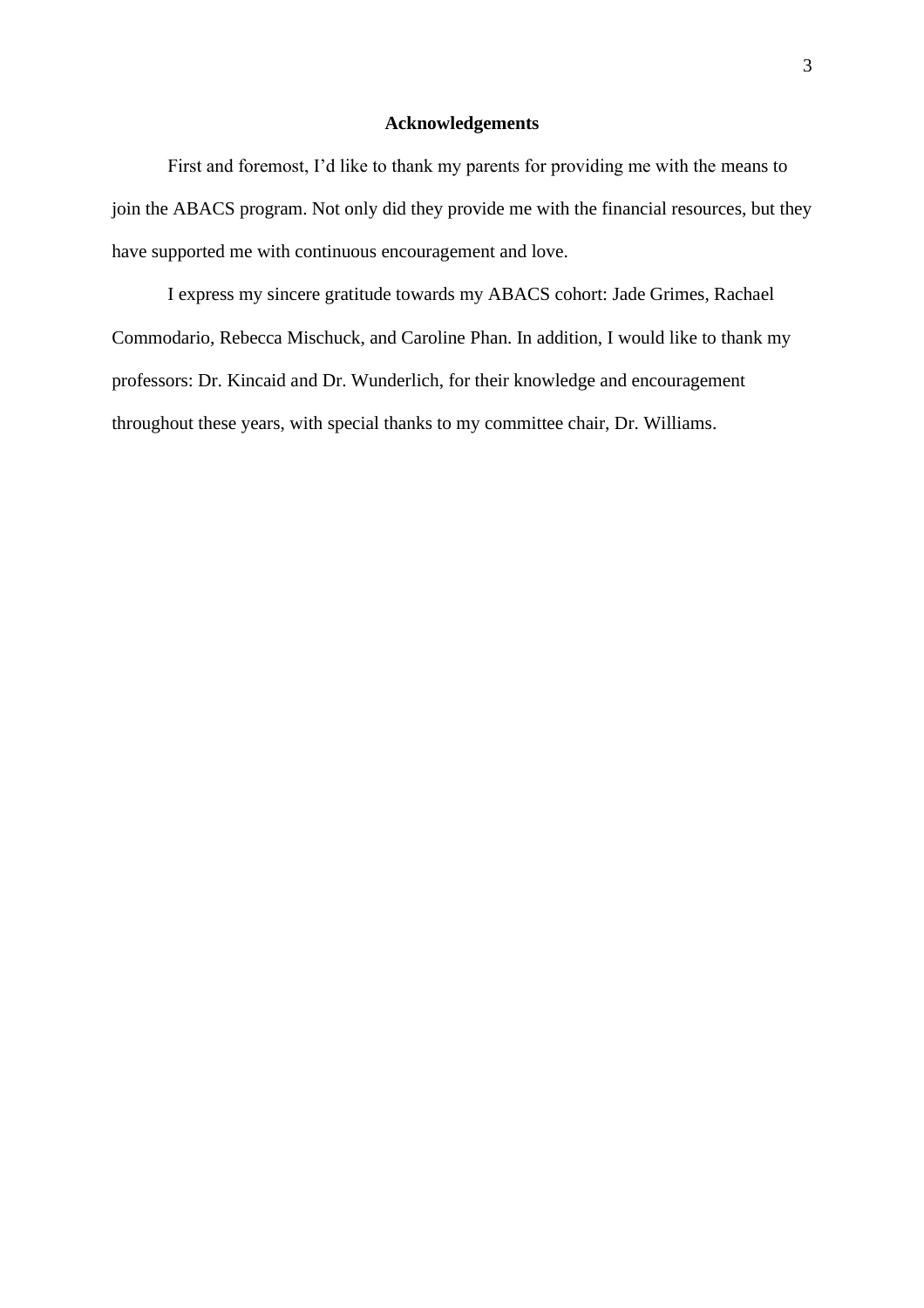# **Table of Contents**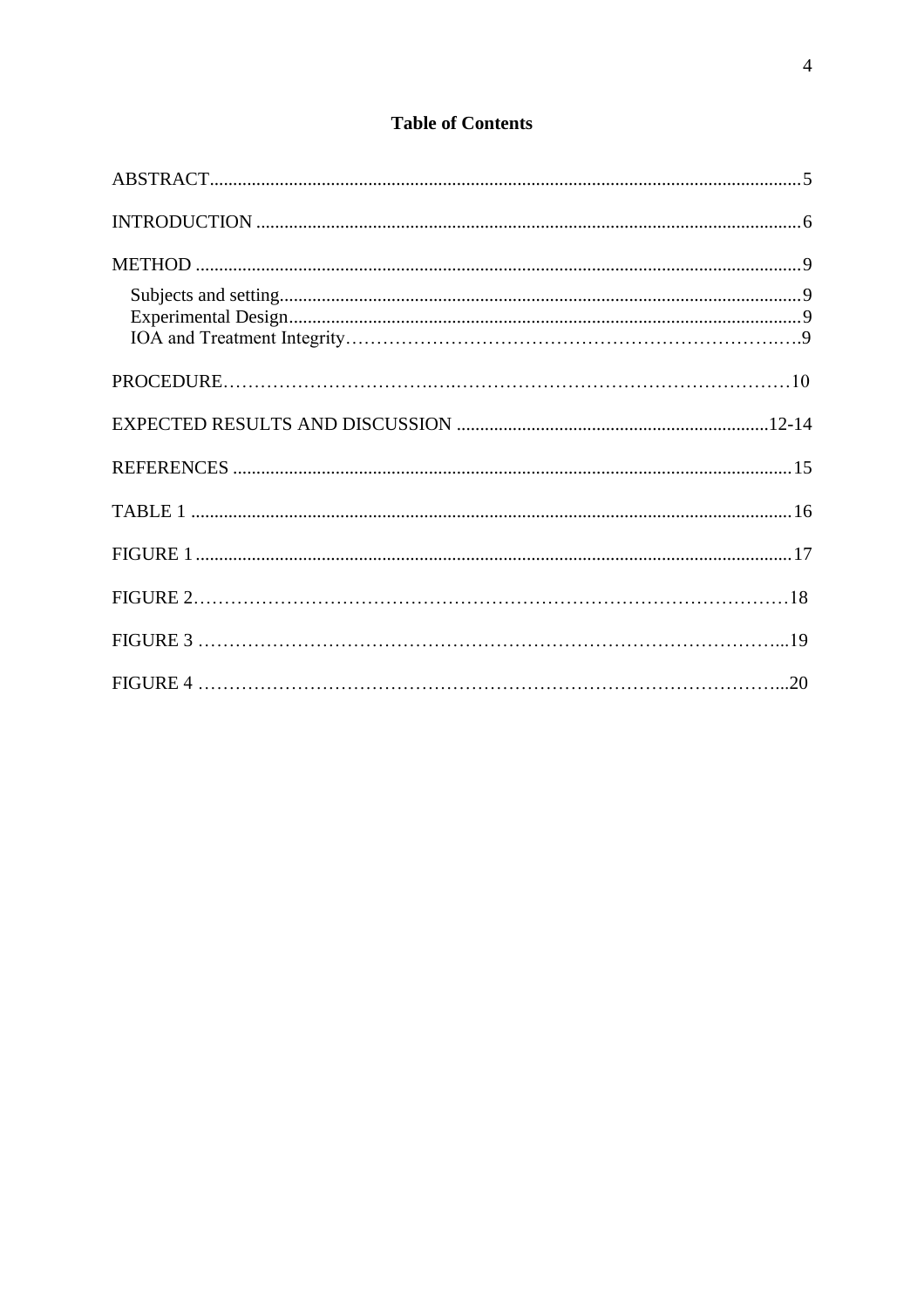#### **Abstract**

Given that instructional demands can become aversive with children with ASD, pairing is an effective tool used to decrease problematic behaviors. Previous research has evaluated the effect of antecedent manipulations strategies such as pre-session pairing. Pairing the therapist and teaching environment with highly preferred items can decrease problematic behaviors during instruction. Pre-session pairing and instructional fading might aid in not only decreasing those behaviors but increasing overall responding. Two participants with ASD and ADHD were included in the following study. These participants progressed through 8 stages of pairing and instructional fading. Problem behavior decreased from baseline for both participants in the post-pairing stages.

*Keywords:* demands, instructional fading, pairing, and rapport building.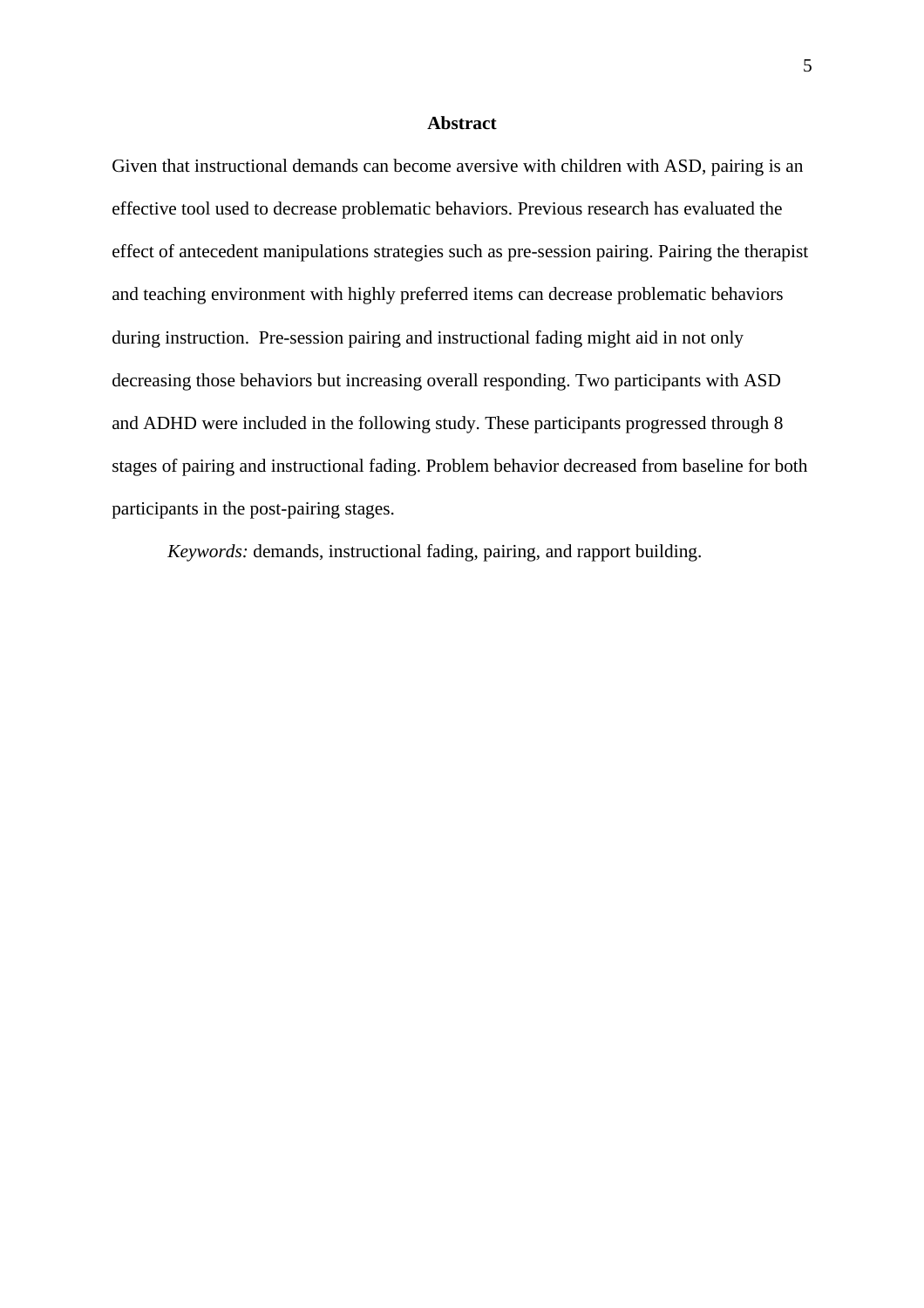#### **Pre-Session Pairing and Instructional Fading Prior to Instruction**

Children with Autism Spectrum Disorder (ASD) receive as many as 25-40 hours of behavioral interventions a week (Howard et al., 2005). This intensive intervention is often associated with the therapist because they are the ones making repeated instructional demands. These instructional environments can sometimes become aversive when the child is unsuccessful at the task, evoking escape-maintained behaviors (Geiger et al., 2010). Reflexive conditioned motivating operations (CMO-R) are events, once neutral, repeatedly followed by a set of worsening or improving conditions and influencing the value of the consequences for responding (Cooper et al., 2019). Thus, instructional demands might not signal the availability of positive reinforcement but, rather, negative reinforcement in removing the task (Carbone et al., 2007). In other words, the instructor might initially be a neutral stimulus but, with the consistent presentation of demands, comes to represent a worsening condition to the child.

Pre-session pairing is a rapport-building technique that, when implemented correctly, can prevent the development of the problems discussed previously. Unfortunately, this procedure is typically an informal one, as there have been no clear guidelines developed to date. Shillingsburg et al. (2014) described it as a social approach that entailed establishing a more favorable relationship before presenting any intensive demands. This approach consisted of the tolerance of demands after the pairing intervention took place. The authors examined two male children diagnosed with ASD in a multielement reversal design. Both participants engaged in behavior that consisted of climbing on furniture, running away from adults, and attempting to leave the room when instructional demands were placed. The researchers paired the therapist and the teaching environment with highly preferred activities before instruction. A pairing phase was conducted for 20 min with no demands while the child was provided with their most preferred items. Throughout the first phase of this study,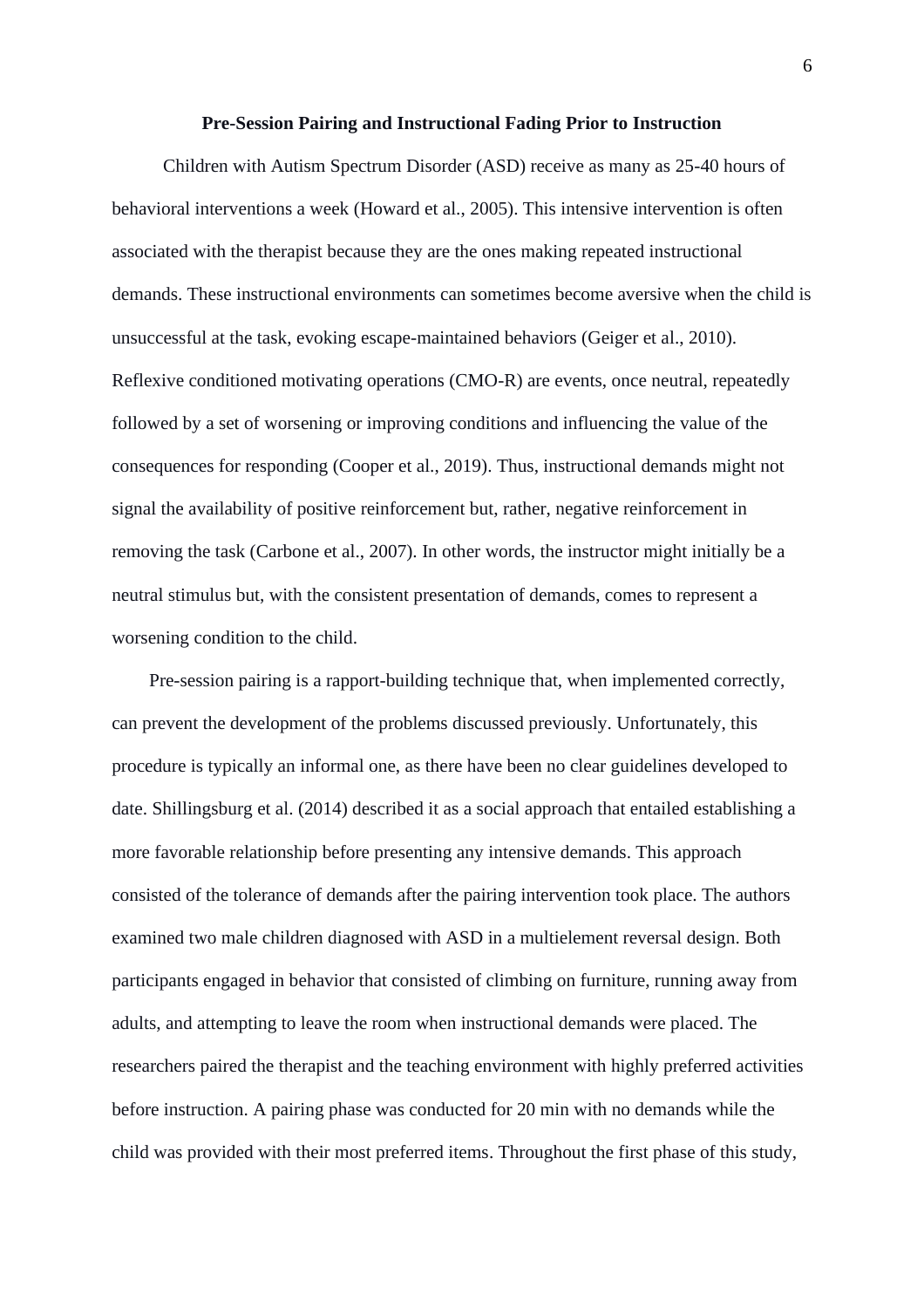the pairing intervention took place with a separate therapist while the intervention/demand phase was implemented with a different therapist. During the final phase, both the pairing and demand therapists conducted a demand intervention phase. Results increased in-seat duration and decreased avoidance behavior in sessions where pairing with the participant took place. This study provided evidence of the benefits of pairing procedures to decrease avoidance of the instructional setting.

Practitioners are typically advised to "pair" with their clients before every session, but a need for a systematic protocol identifying the exact steps for effective pairing is still needed. Shillingsburg et al. (2019) identified an initial set of recommended stages for therapists to follow. These steps involved how much access to preferred items is recommended and how to fade instructions to pair with the individual effectively. The authors examined the effects of this pairing protocol with four participants (two 3-year-old and two 4-year-old clients diagnosed with ASD) in a nonconcurrent multiple baseline design. The authors conducted 9 stages of pairing in total. Although responding in baseline was different for every participant, they all exhibited behaviors such as crying or elopement from the table where demands were being made. Stage 1 began with the therapist approaching the child while making no demands and providing access to preferred items away from the intervention location every 30 s. Progression through these stages gradually increased demands from child-led play to an instructional session where the therapist remained at the table with preferred items delivered every 15 s following a response. The authors then conducted a post-test where sessions were identical to Stage 9. During the post-test, the therapist remains at the table with preferred items, and 15 s of demands are followed by 15 s of reinforcement. The participants' behaviors were hypothesized to be avoidance of the therapist, or the demands based on the children's history.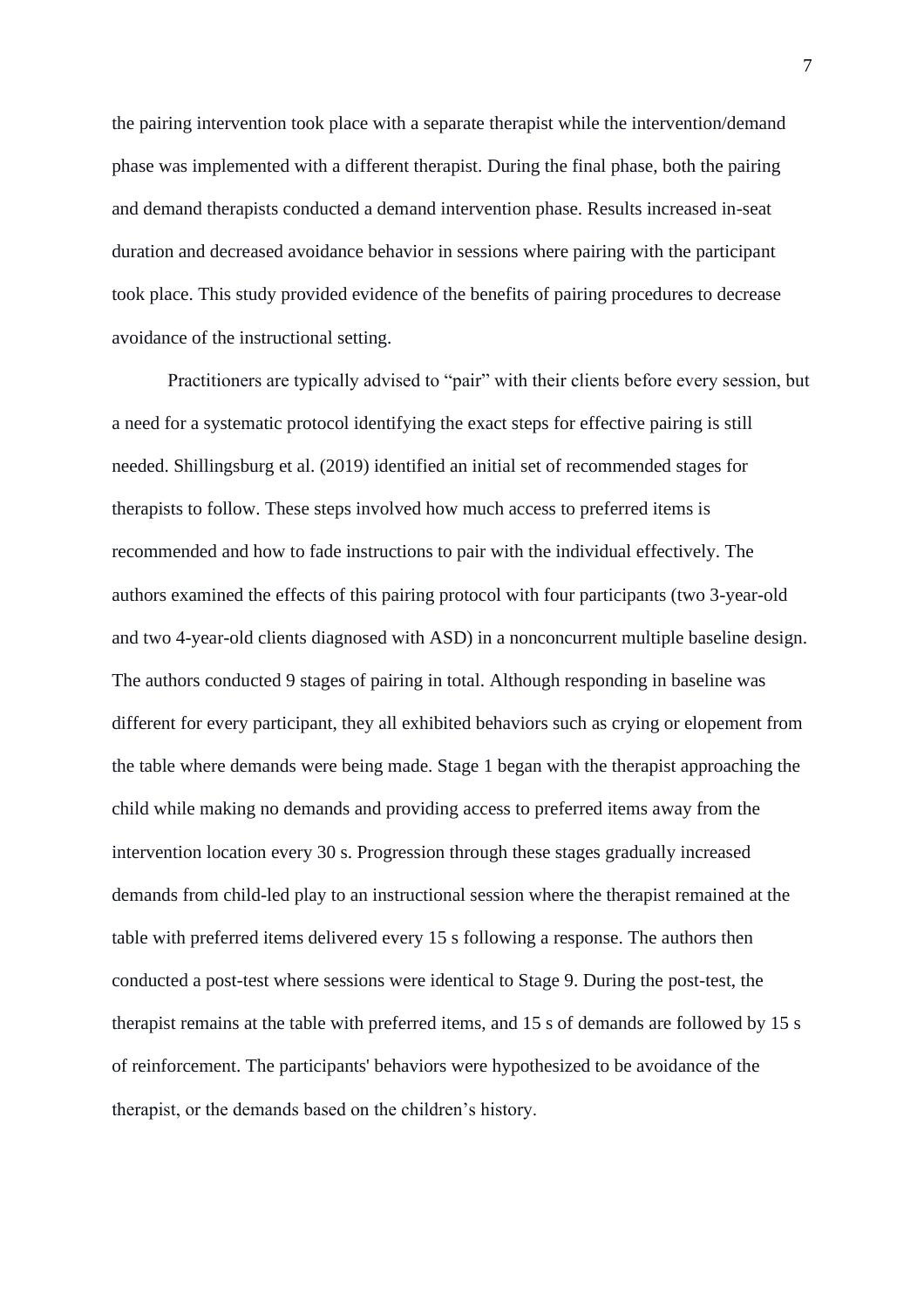The results of Shilingsburg et al. (2014) extend the literature on building rapport with individuals before intense instruction, but the specific stages of pairing developed by Shillingsburg et al. (2019) need further experimental verification. Although pairing increased the subjects' proximity to the therapist, the effects of the pairing stages on behavior during DTT interventions were not examined.

A limitation of both previously described studies is the participants did not undergo a functional analysis (FA) to identify whether the participants' behavior was maintained by escape. The reason this would be important to know is the pairing stages might have greater or lesser effectiveness based on the controlling functions of the avoidance behavior (e.g., if the child was escaping to avoid demands or to engage in self-stimulatory behavior). Identifying the function of problem behavior can determine if an intervention is effective in treating those functions. Kelly et al. (2015) assessed the effects of pre-session pairing and academic responding with three components: preference assessments, functional analysis of problem behavior, and a pre-session pairing evaluation. Three children with diagnoses of ASD were examined. The experimenters provided a "break space" for the participant to engage with low preference items for 1-2 min before every pairing session. The pre-session pairing sessions were conducted for 2-5 min with highly preferred items or activities and no demands were placed during these sessions. The experimenters then moved into discrete-trial training sessions (DTT), where the participant was offered preferred items contingent on engaging in requested responses. Instructional demand sessions were conducted for 5 min, during which time correct responses were followed by tokens or praise. Incorrect responses were prompted with no reinforcers delivered. Overall, a reduction in problem behavior decreased after paring sessions with the participants. Despite this, the researchers were unable to determine what components of the pre-session pairing decreased the avoidance and escape behavior.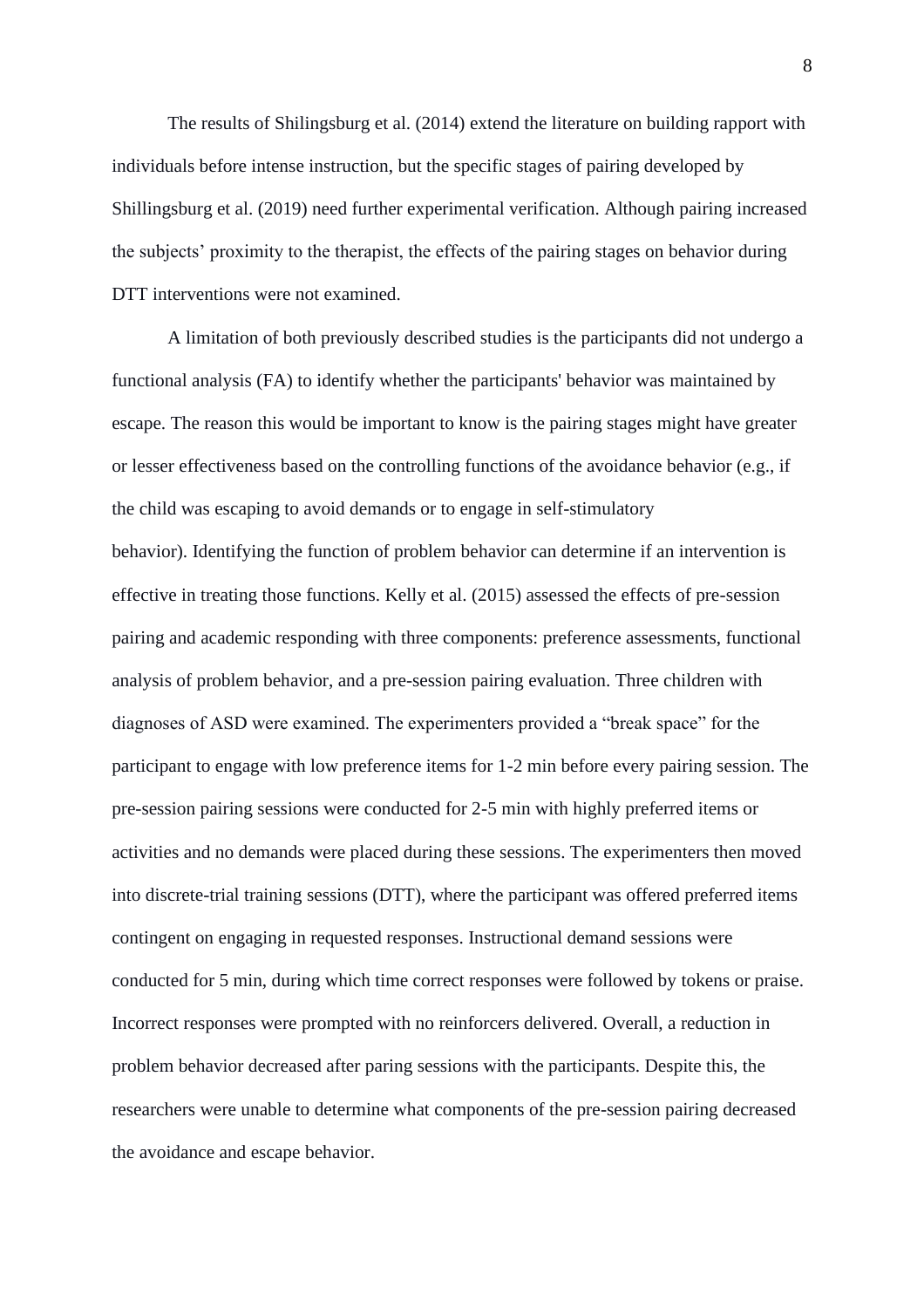The purpose of the proposed research is to investigate how response classes maintained by different functions are affected by pre-session pairing and instructional fading. Another purpose is to examine the effects of the pre-session paring stages developed by Shillingsburg et al. (2019) on responding during instructional interventions.

#### **Method**

### **Subjects and Setting**

The participants were two children that were referred for evaluation of problem behavior associated with tasks and demands. Two additional participants were excused from the study because they did not exhibit problem behavior in the Escape condition of the FA. The children were 5 and 11 years old and exhibited problem behavior when presented with demands during DTT. Johnny (11 years old) has a Down syndrome diagnosis and was referred to by his mother and supervising analyst. He had problem behaviors associated with instruction in a classroom setting. His behavior consisted of eloping from the designated area and engaging in "off task" behaviors such as dancing or singing. Marcus (5 years old) has Attention Deficit and Hyperactivity Disorder (ADHD) and was referred to by a local ABA clinic. The sessions were conducted in a clinic or home setting with a table and two chairs. He engaged in elopement and grabbing behavior that consisted of him removing the learning materials when presented with demands. Highly preferred items to serve as reinforcers were identified via a paired choice preference assessment with items that were previously identified by their current therapist. Preferred items that were included for Johnny were hot wheels cars and wrestling action figures. For Marcus, he preferred Play-doh, Legos, and coloring worksheets. The participants could switch out their preferred items between stages if they indicated for another item.

#### **Experimental Design**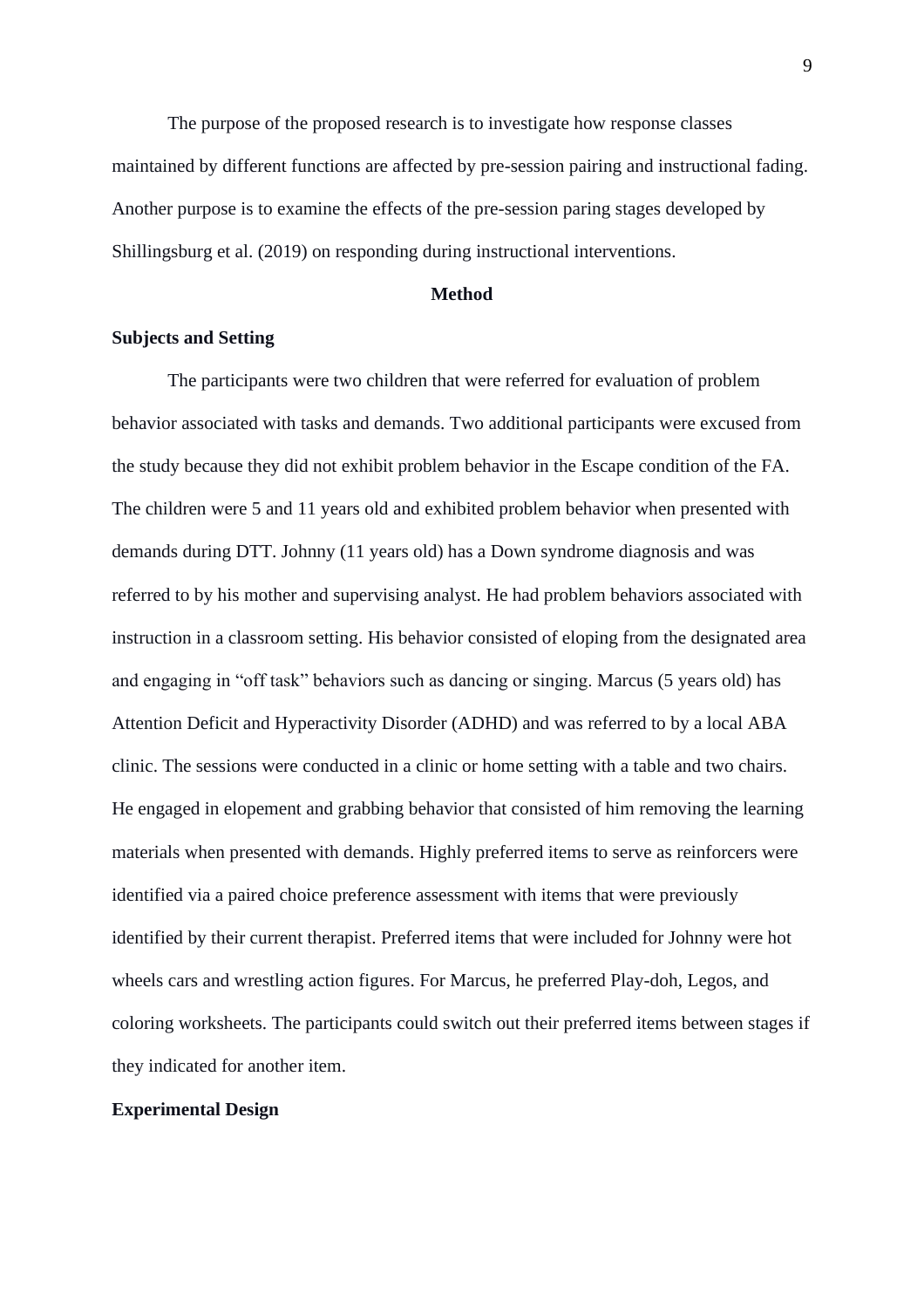A non-concurrent multiple baseline design across participants was used to evaluate the effects of pre-session pairing and instructional fading. The independent variable is the pre-session pairing and instructional fading stages. The dependent variable (DV) for each participant was the rate of problem behavior during the sessions. A secondary DV of correct responding in the post-pairing sessions was going to be calculated but observations of those session were unable to be arranged with therapists.

### **IOA and Treatment Integrity**

Interobserver agreement (IOA) and treatment integrity were collected for 40% of the pre-session pairing sessions. A second observer collected data in vivo during sessions. Interval by Interval IOA was calculated for problem behavior in the pre-pairing stages. The number of unscored agreements when behavior did not occur over the number of agreements and disagreements that behavior did not occur. IOA was at 100% for unscored agreements. Treatment integrity was 80% for the pre-session pairing and instructional fading stages, calculated by the number of correct applications of the stages divided by the total number of stages

### **Procedure**

## **Functional Analysis**

The FA consisted of 4 conditions: escape, attention, no interaction, and play condition (control). A tangible condition was not included because there was no indication of a tangible function based the participants' initial interview. Results of the FA conducted with each participant are displayed in Figures 1 and 2. Conditions were conducted in a therapy room (Marcus) or office in the family home (Johnny) and lasted 5 min each. After each condition, there was a 3-min break. Pairwise FA conditions were conducted for Marcus to determine a clear function of his elopement and grabbing behavior. For Johnny, additional series of all conditions were added post-pairing.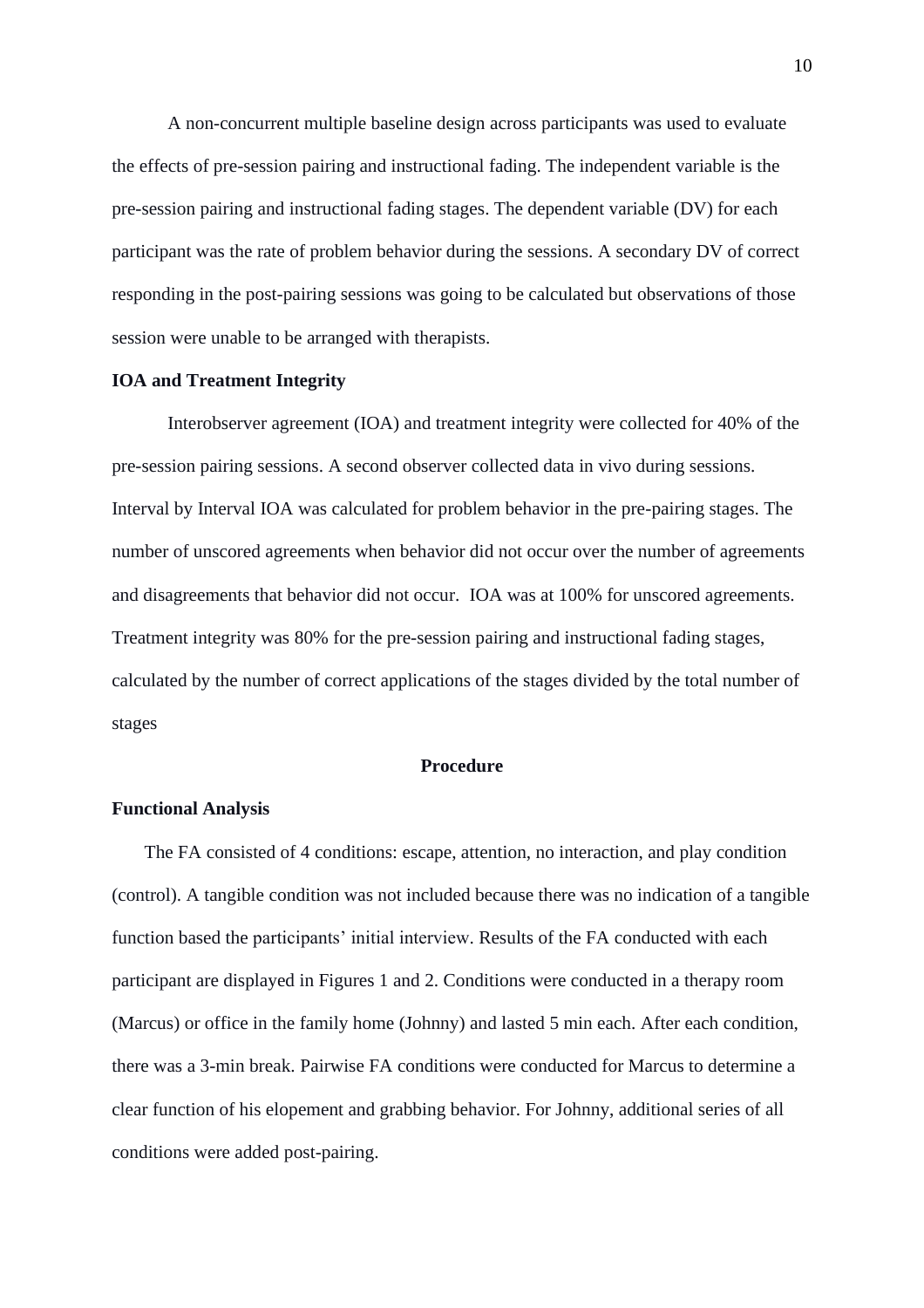The no interaction condition consisted of the participant in the room with the therapist. The therapist did not engage with the participant and there were no social consequences for any problem behavior exhibited by the participant. During the attention condition, the therapist stated, "I need to do some work." The therapist sat across the room and appeared to be occupied with their phone, book, etc. The therapist provided attention to the participant for 15 s contingent on the occurrence of problem behavior. Attention was provided by the therapist providing verbal or physical attention such as "Please come sit down." Upon entering the room during the play condition, the therapist said, "It's time to play." Low-to-moderately preferred items were available within proximity of the participant, the therapist engaged with the items with participant. There were no consequences for problem behavior. In the demand condition, the therapist said, "It is time to work," and sat down at the table with the participant. Academic worksheets or other flashcards were included. The therapist provided verbal instructions and modeled the appropriate response. If the participant did not respond within 5 s of the second command, the therapist provided physical guidance to complete the task. Contingent on problem behavior, the therapist removed the task material from the participant for 15 s. After the time was up, the therapist repeated the verbal instruction and prompts.

#### **Baseline and Post-Pairing**

Baseline sessions were conducted just as the escape condition of the FA was for both participants. Post-test observations began in Stage 9 of the protocol displayed in Table 1. During these sessions, the therapist remained at the table and encouraged the participant to join them. Once the participant approached the table, they were given access to one of their highly preferred items for 15 s. A demand or instruction was given (based on the goals in the participant's current behavior plan) and the instructor then waited 3 s. If the participant did not respond during this time, a response prompt was provided. The prompting hierarchy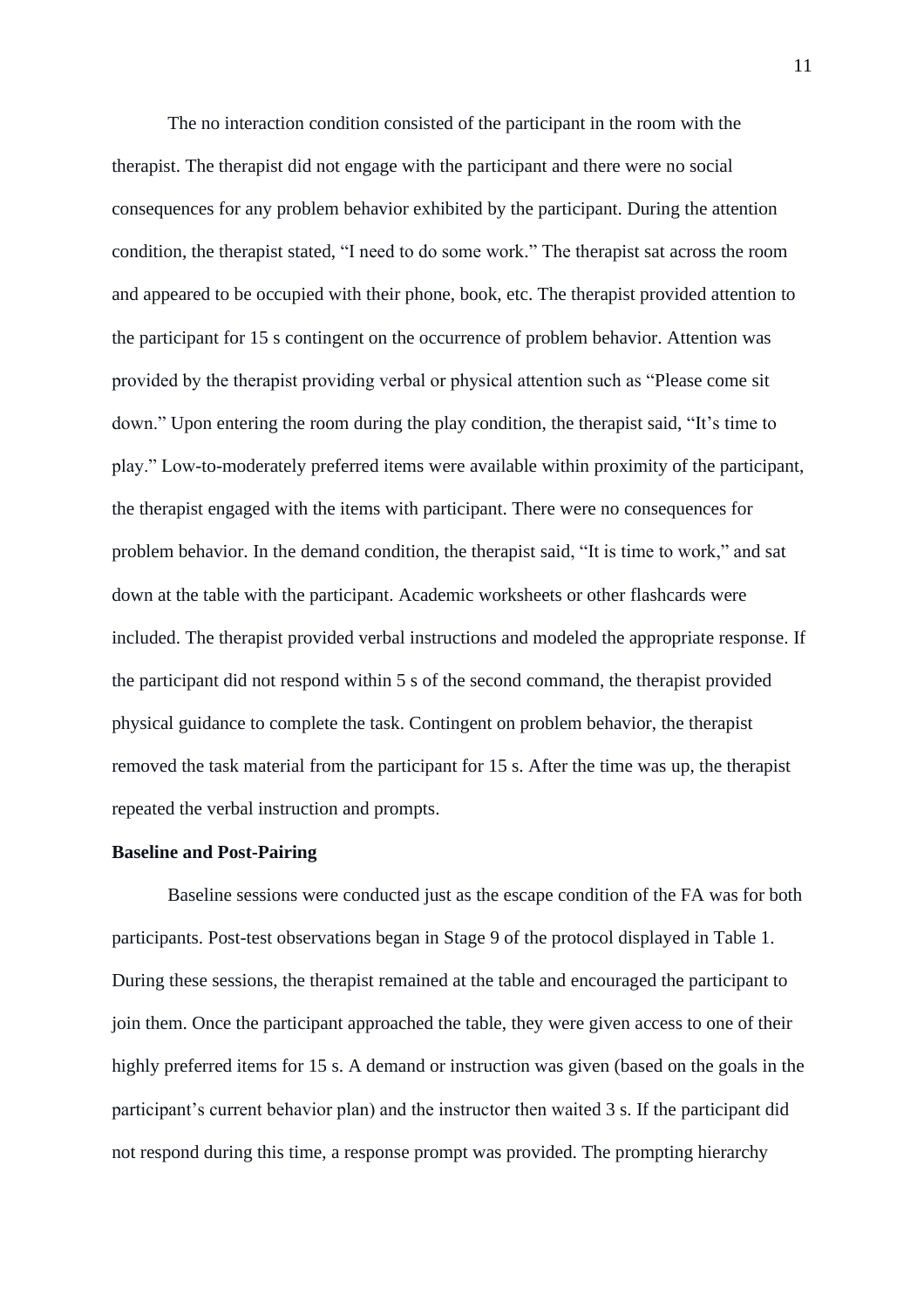presented was least-to-most intrusive (i.e., the instructor used a gestural prompt, then a partial-physical, then a model, then a full-physical prompt). Once the participant complied with the demand presented (with or without prompting), the instructor reinforced responding with access to the preferred item for 15 s. If the participant did not comply with the demand, the instructor re-presented the demand and provided a prompt to complete it. Completion of the task was followed by access to the reinforcer. If the participant physically resisted the prompt, preferred items were withheld until completion of the task without resistance.

## **Pre-Session Pairing and Instructional Fading**

The protocol developed by Shillingsburg et al. (2019) is displayed in Table 1. This protocol was used as a guideline for instructors to follow prior to instruction. Each session lasted 5 min and breaks were provided between stages. Criteria to move onto the next stage consisted of three consecutive sessions with fewer than three instances of problem behavior. This protocol was designed to increase rapport building with the participant and gradually fade in more instruction throughout the stages.

All participants began in Stage 1. Highly preferred items were offered continuously throughout the session. There were no instructions given for the participant to sit with the therapist and receive access to the items. New toys and snacks were provided every 30 s or when the participant indicated they were finished with that item. In Stage 2, all preferred items were offered continuously within arm's reach of the therapist or table. The therapist did not approach the child during this stage; they waited for the participant to approach them or the table. For Stages 2 and 3, if the participant moved away from the therapist or table, access to the item was restricted from the participant. The therapist began to guide the child to their seat in Stage 3. Demands were first introduced in Stage 4. These were given at a rate of one per minute, and compliance was reinforced with access to the item. Demands were presented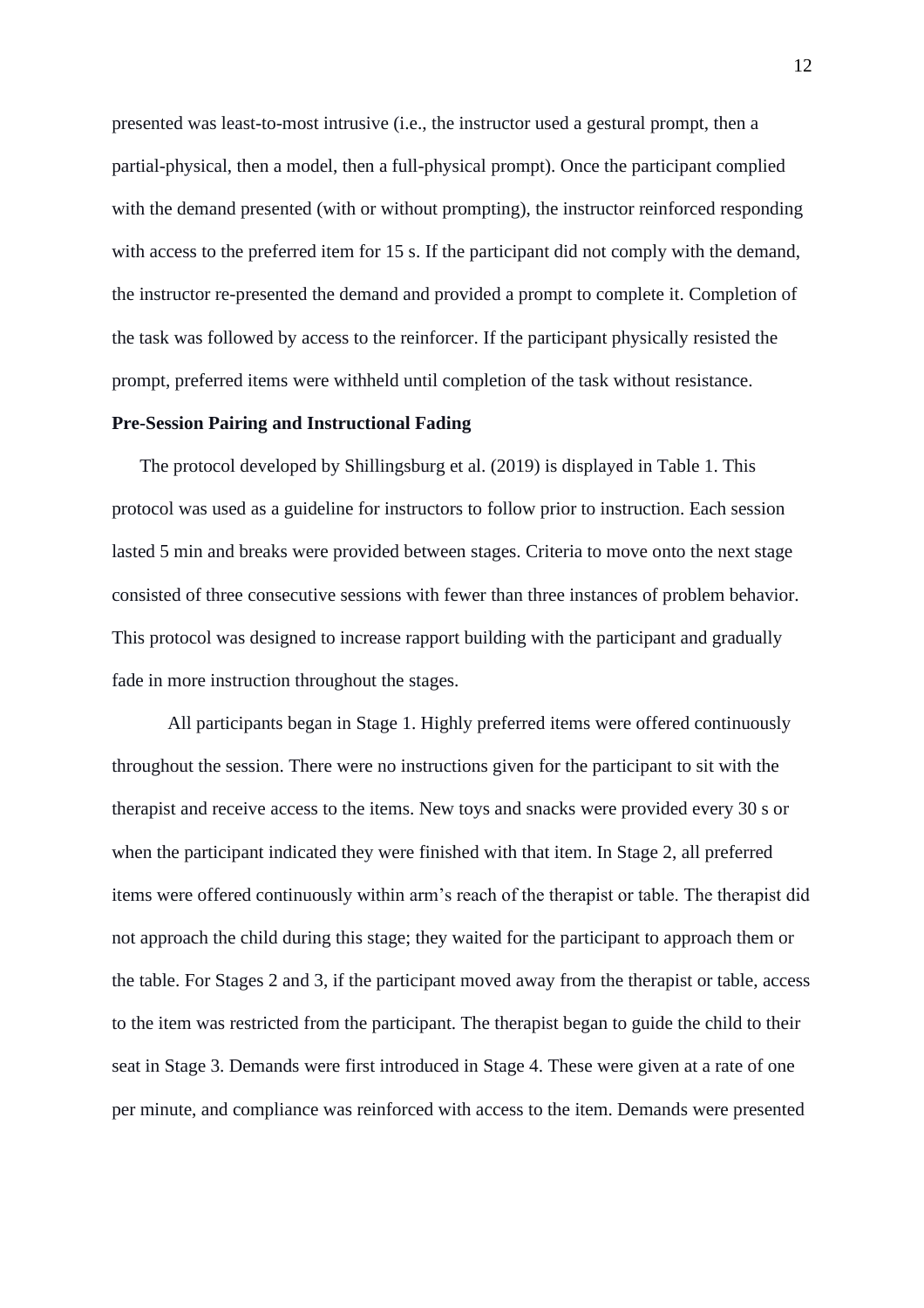more frequently in each consecutive stage. Stages 5-9 gradually faded in more demands and restricted access to preferred items. See Table 1 for a detailed description of each Stage.

#### **Results**

The results of the FA are displayed in Figures 1. For Johnny, the brief FA identified that his off-task behaviors were maintained by escape and attention. The FA results indicated that there was problem behavior in the no interaction condition and, therefore, an extended no interaction phase was conducted. Problem behavior was collected during each minute of this phase. The participants' problem behavior decreased and was completely extinguished by the final minute of the extended no interaction. For Marcus, his FA results identified escape as the function of his elopement and grabbing. The instances of problem behavior are displayed in Figure 2. For Marcus, problem behavior met the criteria in each stage to move onto the next. For Johnny, only stage 5 was repeated to reach 3 instances or below in all consecutive sessions. Problem behavior decreased to 0 for both participants in the post-pairing sessions as seen in Figure 3.

#### **Discussion**

Unlike Shillingsburg et al. (2019), the escape conditions of the FA were used as baseline before conducting the stages. This was a confounding variable because it is unclear if the decrease in problem behavior is a result of the post-pairing session, or if it is because of the respondent and operant conditioning that takes place throughout the progression of the stages. For example, the therapist is the neutral stimulus, and the unconditioned stimulus is the preferred item throughout the stages. The presentation of the highly preferred item brought the participant to the table, and the continued presentation throughout the stages allows the therapist to become the conditioned stimulus and as a result, become paired to the participants preferred item. Once the participant is approaching the table and therapist without engaging in high rates of problem behavior, the fading in of demands begin. The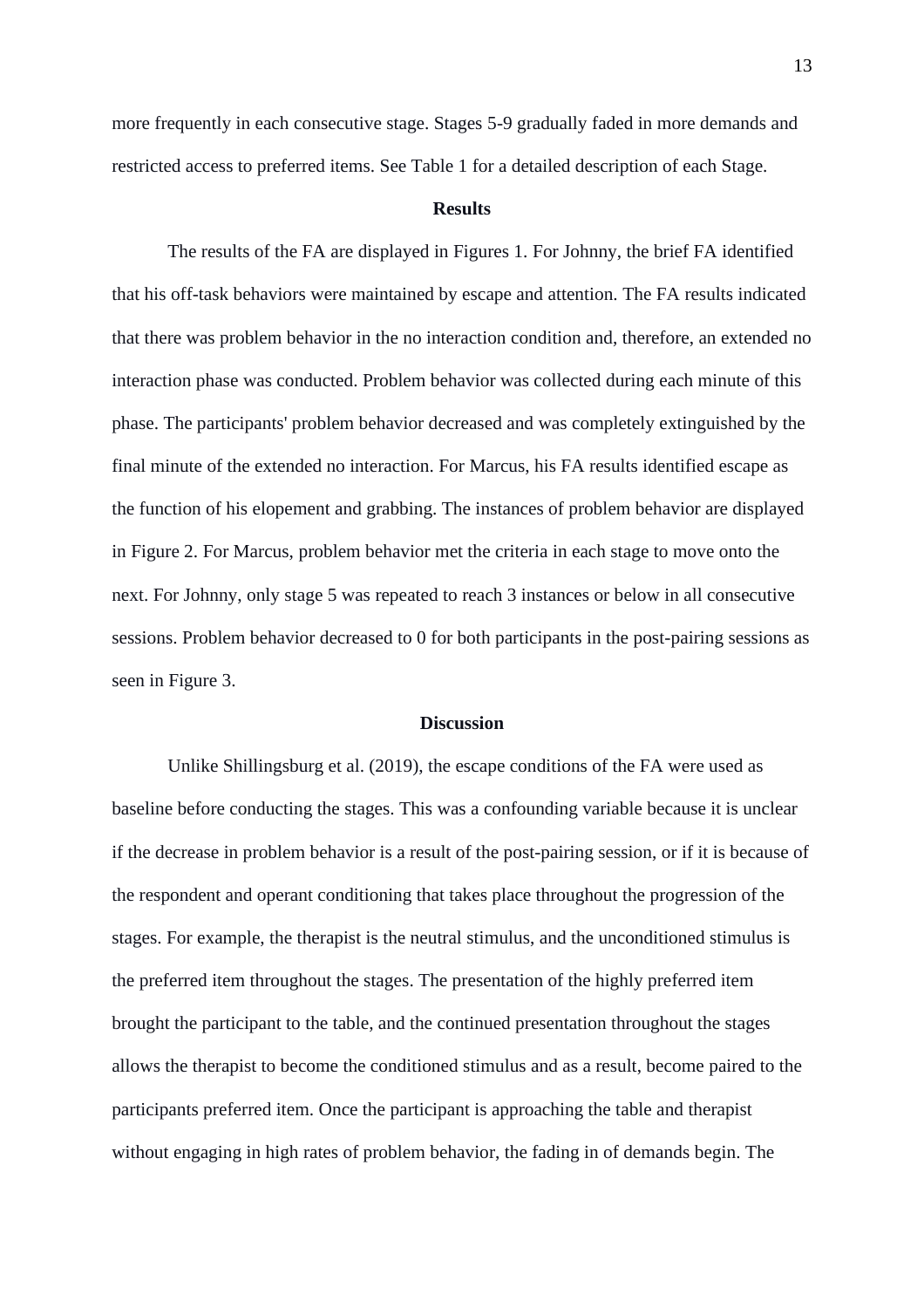gradual fade in of demands (SD) is then reinforced operantly with the therapist and the highly preferred item once the instruction is completed. Future research should examine both the respondent and operant conditioning throughout the stages to develop a more systematic way to address these types of learning that take place.

For Marcus, there was a delay to the intervention effects in the post-pairing sessions. A potential extraneous variable was that there was a week between the stages and postpairing sessions due to his ABA clinic being closed. Future research should conduct the stages and post-pairing stages consecutively to avoid this extraneous variable. Another limitation of this study is that it was conducted with only two participants. Future studies should conduct an FA with the stages just as Shillingsburg et al. (2019) did with additional participants to evaluate the replicability of these results. This research used participants with diagnoses other than ASD, further research is needed to examine the efficacy of these stages with differing diagnoses. Overall, this study demonstrated that both participants had decreases in in problem behavior at the end of the post-pairing sessions. This decrease is an indication that the stages can aid future research in determining whether all stages are necessary for pairing.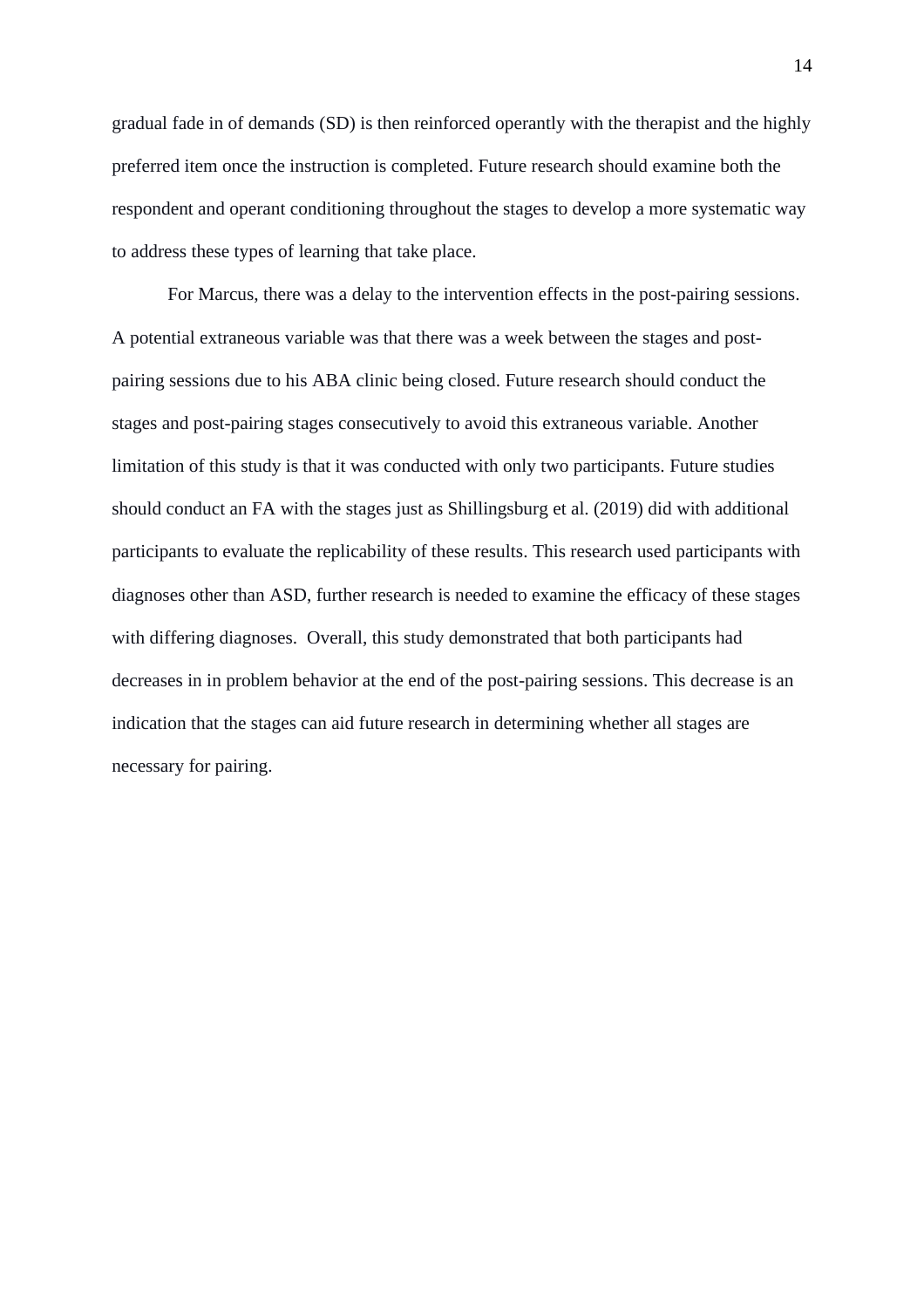#### **References**

- Cooper, J. O., Heron, T. E., & Heward, W. L. (2019). *Applied Behavior Analysis* (3rd Edition). Hoboken, NJ: Pearson Education.
- Geiger, K.B., Carr, J.E., & LeBlanc, L.A. Function-based treatments for escape-maintained problem behavior: A treatment-selection model for practicing behavior analysts. *Behavior Analysis Practice* 3, 22–32 (2010). https://doi.org/10.1007/BF03391755
- Howard, J. S., Sparkman, C. R., Cohen, H. G., Green, G., & Stanislaw, H. (2005). A comparison of intensive behavior analytic and eclectic treatments for young children with autism. *Research in Developmental Disabilities*, 26(4), 359-383.
- Shillingsburg, M.A., Bowen, C.N., & Shapiro, S. K. (2014). Increasing social approach and decreasing social avoidance in children with autism spectrum disorder during discrete trial training. *Research in Autism Spectrum Disorders*, 8(11), 1443-1453. https://doi.org/10.1016/j.rasd.2014.07.013
- Shillingsburg, M.A., Hansen, B., & Wright, M. (2019). Rapport building and instructional fading prior to discrete trial instruction: Moving from child-led play to intensive teaching. *Behavior Modification*, 43(2), 288-306. https://doi.org/10.1177%2F0145445517751436
- Iwata, B.A., Dorsey, M.F., Slifer, K. J., Bauman, K. E., & Richman, G. S. (1994). Toward a functional analysis of self-injury. *Journal of Applied Behavior Analysis*, 27(2), 197– 209. https://doi.org/10.1901/jaba.1994.27-197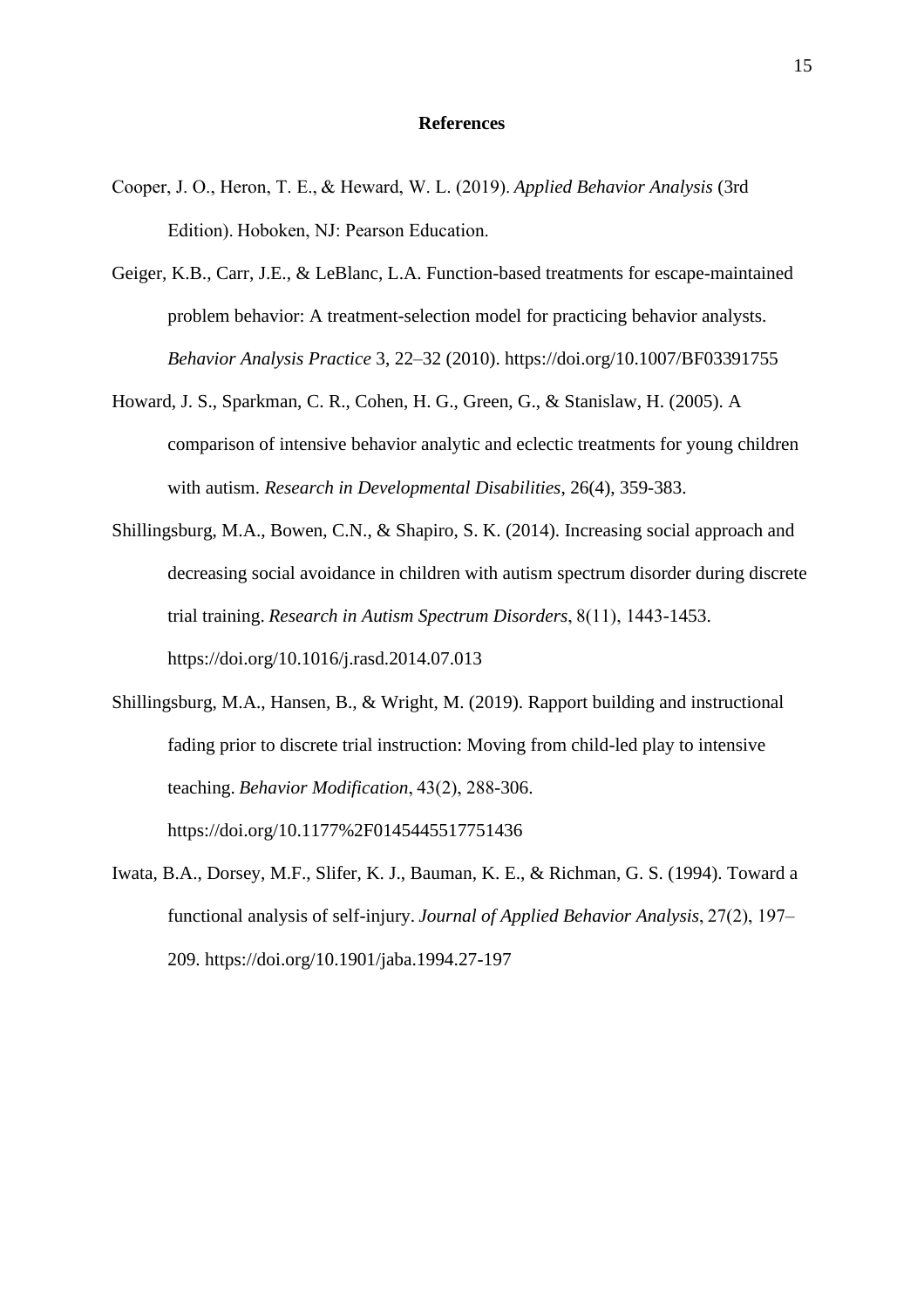## **Table 1**

# *Pre-Session Pairing and Instructional Fading*

| <b>Stage</b>   | Therapist behaviors                                                                                                                                                | Access to preferred items                                                                                                                                    |
|----------------|--------------------------------------------------------------------------------------------------------------------------------------------------------------------|--------------------------------------------------------------------------------------------------------------------------------------------------------------|
| 1              | Therapist approaches child;<br>engages with preferred items<br>with child; no demands                                                                              | Free access at or away from the<br>table; new items offered every<br>30 s or when indicated for                                                              |
| $\overline{2}$ | Therapist remains at table;<br>engages with preferred items<br>with child; no demands                                                                              | Free access at the table;<br>preferred items cannot be<br>removed from the table; new<br>items offered every 30 s or<br>when indicated for                   |
| 3              | Therapist remains at table;<br>engages with preferred items<br>with child when seated; no<br>demands with the exception of<br>gentle guidance to sit as<br>needed. | Free access at the table when<br>seated; preferred items cannot<br>be removed from the table; new<br>items offered every 30 s or<br>when indicated for       |
| 4              | Therapist remains at table;<br>engages with preferred items<br>with child when seated; one<br>demand per minute following a                                        | Free access at the table when<br>seated; preferred items cannot<br>be removed from the table;<br>items restricted for demand                                 |
| 5              | indicated response<br>Therapist remains at table;<br>engages with preferred items<br>with child; one demand every<br>30 s following an indicating<br>response      | presentation<br>Free access at the table when<br>seated; preferred items cannot<br>be removed from the table;<br>items restricted for demand<br>presentation |
| 6              | Therapist remains at table;<br>engages with preferred items<br>with child; two demands every<br>30 s following an indicating<br>response                           | Free access at the table when<br>seated; preferred items cannot<br>be removed from the table;<br>items restricted for demand<br>presentation                 |
| 7              | Therapist remains at table;<br>engages with preferred items<br>with child; two demands every<br>15 s following an indicating<br>response                           | Free access at the table when<br>seated; preferred items cannot<br>be removed from the table;<br>items restricted for demand<br>presentation                 |
| 8              | Therapist remains at table;<br>engages with preferred items<br>with child; three demands<br>every 15 s following an<br>indicating response                         | Free access at the table when<br>seated; preferred items cannot<br>be removed from the table;<br>items restricted for demand<br>presentation                 |
| 9              | Therapist remains at table;<br>engages with preferred items<br>with child; one to five demands<br>every 15 s following an<br>indicating response                   | Preferred items cannot be<br>removed from the table;<br>approximately 15 s of demands<br>followed by 15-s reinforcement<br>interval                          |

Pairing and Instructional Fading Stages (Shillingsburg et al. 2019)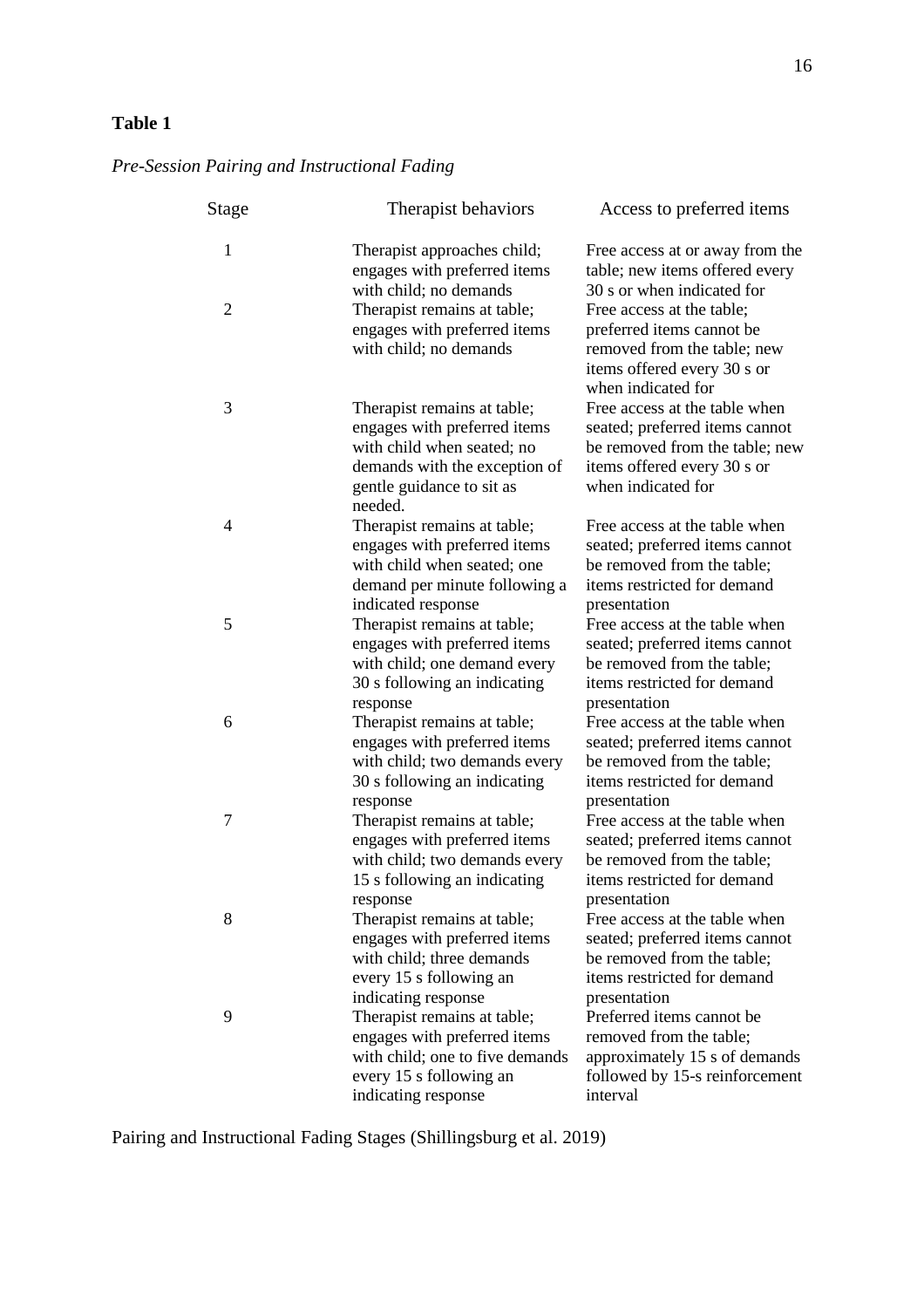## **Figure 1**

*FA Graph for Johnny*



*Note.* This figure displays FA results for Johnny. His problem behavior is maintained by Escape and Attention. An extended no interaction phase was conducted after the initial FA conditions. Additional conditions were conducted post-pairing.





*Note.* This figure displays FA results for Marcus. Problem behavior is maintained by escape.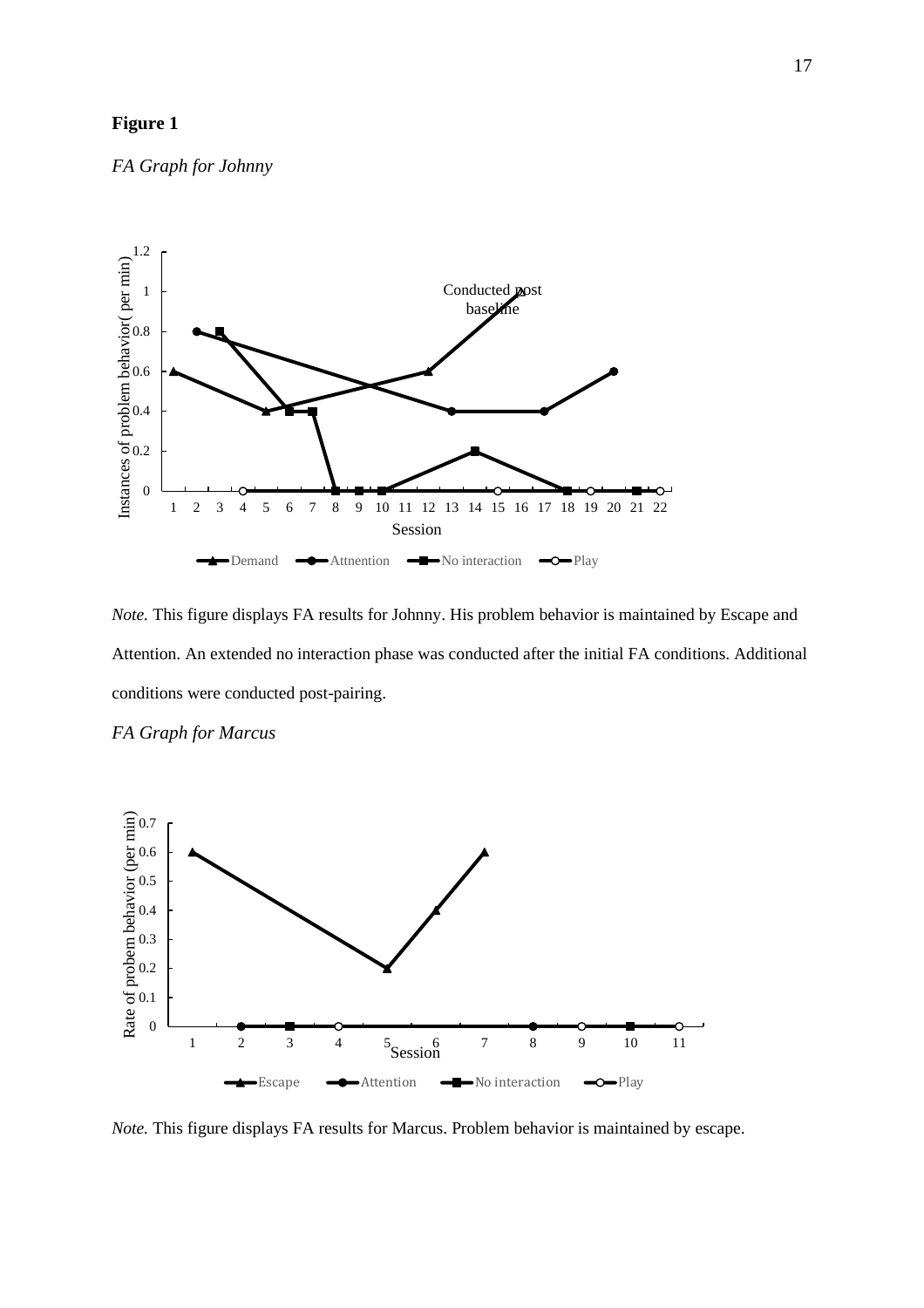## **Figure 2**

*Pre-session Pairing and Instructional Fading*



*Note.* This figure displays the total instances of problem behavior per min during all 3 consecutive stages conducted during the pre-session pairing stages and instructional fading for both participants.